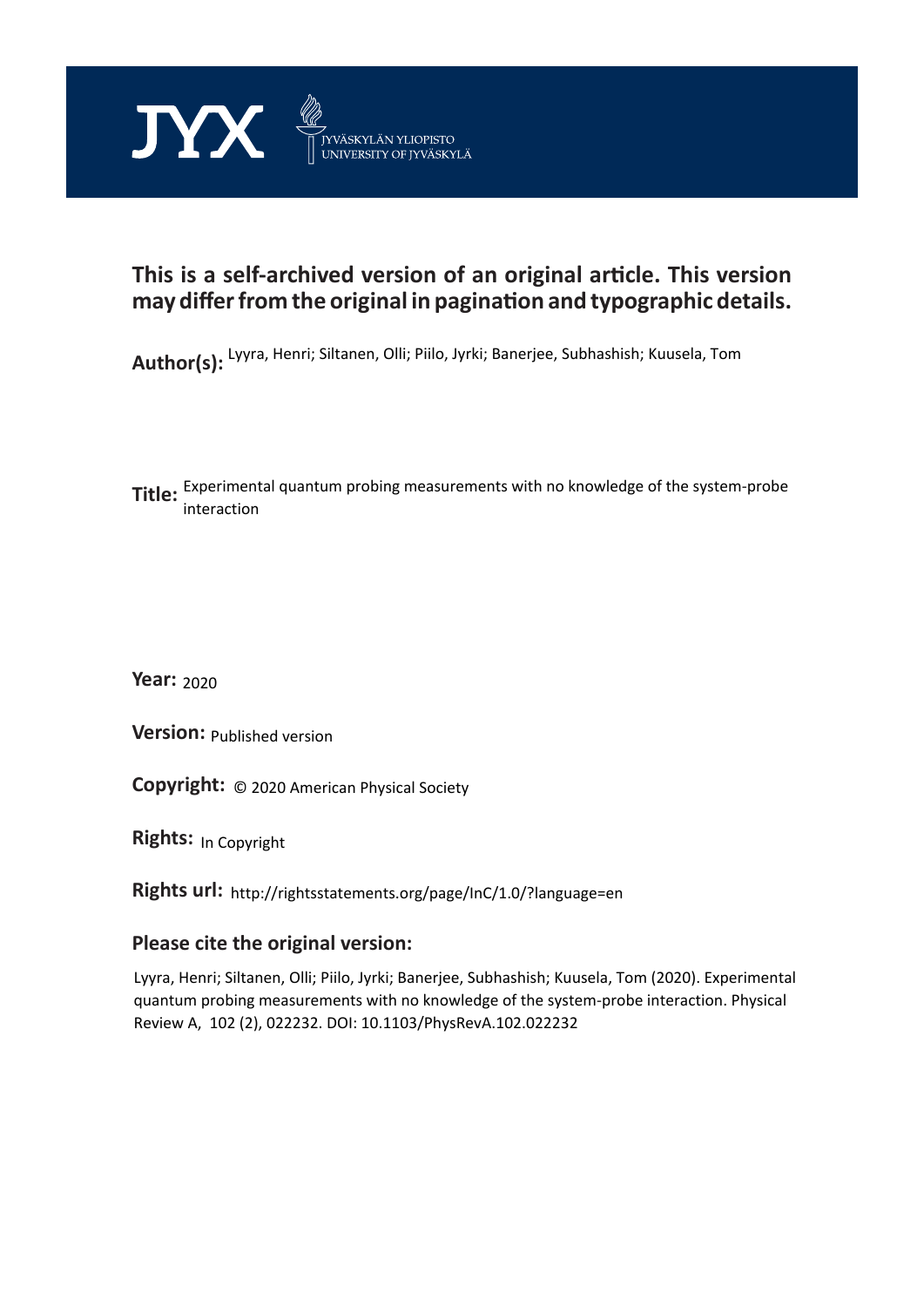### **Experimental quantum probing measurements with no knowledge of the system-probe interaction**

Henri Lyyra<sup>®, 1,2,3,4,\*</sup> Olli Siltanen<sup>®</sup>, <sup>1,2,3</sup> Jyrki Piilo®, <sup>1,2,3</sup> Subhashish Banerjee,<sup>5</sup> and Tom Kuusela®<sup>1,2</sup>

<sup>1</sup>*Laboratory of Quantum Optics, Department of Physics and Astronomy, University of Turku, FI-20014 Turun yliopisto, Finland*

<sup>2</sup>*Turku Centre for Quantum Physics, Department of Physics and Astronomy, University of Turku, FI-20014 Turun yliopisto, Finland*

<sup>3</sup>*QTF Centre of Excellence, Department of Physics and Astronomy, University of Turku, FI-20014 Turun Yliopisto, Finland*

<sup>4</sup>*Department of Physics and Nanoscience Center, University of Jyväskylä, FI-40014 University of Jyväskylä, Finland*

5 *Indian Institute of Technology Jodhpur, Jodhpur 342011, India*

(Received 4 May 2020; accepted 6 August 2020; published 31 August 2020)

In any natural science, measurements are the essential link between theory and observable reality. Is it possible to obtain accurate and relevant information via measurement whose action on the probed system is unknown? In other words, can one be convinced to know something about the nature without knowing in detail how the information was obtained? In this paper, we show that the answer is, surprisingly, yes. We construct and experimentally implement a quantum optical probing measurement where measurements on the probes, i.e., the photons' polarization states, are used to extract information on the systems, i.e., the frequency spectra of the same photons. Unlike the preexisting probing protocols, our measurement does not require any knowledge of the interaction between the probe and the system.

DOI: 10.1103/PhysRevA.102.022232

#### **I. INTRODUCTION**

As a necessary part of any natural science, measurements lie at the heart of understanding the observable universe. They are needed both to test the existing theories and to inspire new branches of theoretical research. In addition to purely scientific purposes, measurements are also necessary for technological applications. More specifically, the readout of the outcome of a quantum computer or quantum simulator is extracted by measuring the system acting as the information carrier. Sometimes, measurements are also needed to monitor the performance of the device while it is running.

Despite their useful purposes, measurements also have harmful effects. Every nontrivial measurement disturbs the system state  $[1-3]$ . In some cases, direct measurement may even destroy the whole system of interest. To avoid this problem, so-called nondemolition [4,5] and quantum probing measurements have been proposed and experimentally implemented [6–10]. In a quantum probing measurement, the idea is to avoid directly measuring the system of interest by coupling it to a disposable *probe system* instead. The system-probe coupling causes the probe state to change and, from the change, one can deduce how the system of interest was before the coupling [11–13]. The existing protocols are heavily based on fully knowing the system-probe coupling, and implementation of such protocols requires faithful experimental realization of that specific coupling. As any experimental implementation has its limitations, the coupling is never perfectly known or controlled.

In addition to the above-mentioned quantum probing schemes, it is also worth mentioning here the recent developments in quantum hypothesis testing; see, e.g., [14–16]. The motivating question—for hypothesis testing—is which one of the *a priori* introduced hypotheses is consistent with the obtained measurement data. For example, in the open system context, it is possible to test which one of the possible Rabi frequencies was actually used to drive a two-level system [14]. Moreover, hypothesis testing also has applications, e.g., in quantum illumination [17], to check whether a low-reflectivity object existed—or not—in a given target region [15,16]. For quantum probing, the starting point is slightly different. Here, the aim, in the best case, is to obtain a precise quantitative value—with bounds and without *prior* information or hypotheses—on a property of a given degree of freedom while measuring another degree of freedom.

In [18], a new approach to quantum probing was proposed. These protocols are based on the properties of so-called  $\alpha$ fidelities, which were shown to satisfy a generalized dataprocessing inequality which was found useful for multiple purposes [18]. The inequality was applied to study the Hilbert space dimension of the programmable quantum processor in approximate implementation of quantum channels, and to make predictions of unsolvable quantum dynamics. Interestingly, it was also shown to allow one to construct probing measurements without knowing anything about the systemprobe coupling. In this sense, the protocol should give accurate information even though it is impossible to know how the measurement actually happens.

In this paper, we present an experimental implementation of such probing measurement. Our system of interest is the frequency degree of freedom of a single photon and our probe is the polarization of the same photon. This system has attracted a lot of attention lately [19–27]. We show how measuring two polarization states before and after their interaction with the frequency can be used to extract upper

2469-9926/2020/102(2)/022232(8) 022232-1 ©2020 American Physical Society

<sup>\*</sup>henri.s.lyyra@jyu.fi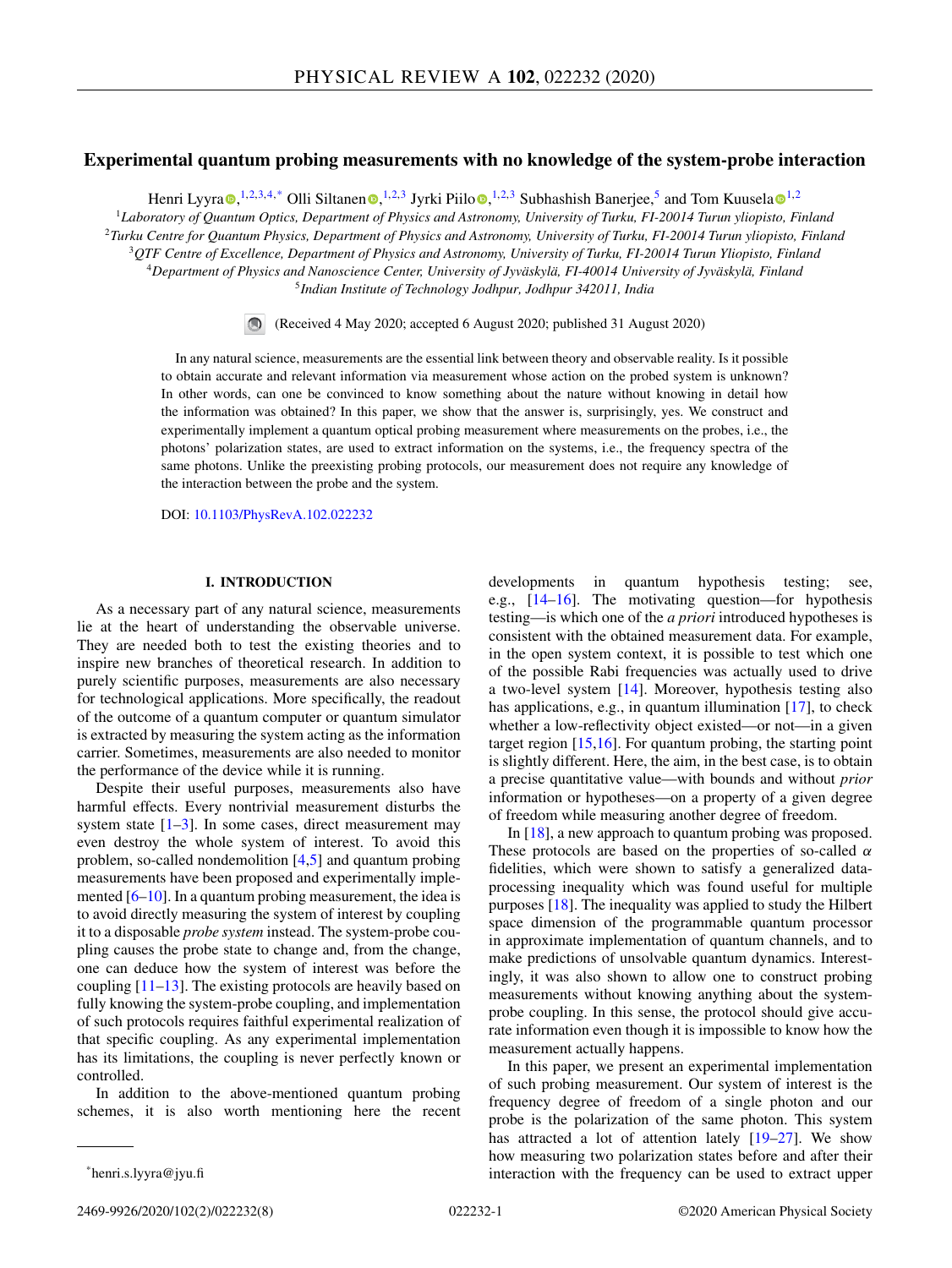bounds for the width of the corresponding frequency spectra. We demonstrate how the protocol works even in cases where the coupling is unknown. As a trade-off of performing the probing without knowing the system-probe coupling, we need to perform full tomography for the probe system. Our measurement data do not yield to estimate for the exact value of the unknown parameter, but instead we obtain upper or lower bounds, derived analytically from the generalized dataprocessing inequality.

The paper is structured as follows: In Sec.  $II$ , we briefly discuss the open quantum system picture, the  $\alpha$  fidelities, and the generalized data-processing inequality. In Sec. III, we present our photonic system and apply the generalized data-processing inequality to derive the bounds for the unknown width to be determined by the probing measurement. In Sec. IV, we present the experimental setup and the measurement results. Finally, in Sec. V, we summarize our results and discuss future aspects.

## **II. OPEN QUANTUM SYSTEMS, QUANTUM PROBING, AND** α **FIDELITIES**

We say that a quantum system *A* is open if it interacts with some other system *B*, the environment. Commonly, it is assumed that *A* and *B* are uncorrelated before the dynamics begins. In the dynamics, the total state of the combined system *AB* undergoes a change, described by a unitary *U*. The evolved state of system *A* can be solved as

$$
\Phi(\rho) = \text{tr}_B[U(\rho \otimes \xi)U^{\dagger}], \tag{1}
$$

where  $\rho$  and  $\xi$  are the initial states of systems *A* and *B*, respectively, and  $tr_B[X]$  is the partial trace of *X* over the Hilbert space of *B* [11–13]. By this construction,  $\Phi$  is a completely positive and trace-preserving (CPTP) map or, in other words, a *channel*. The effects of CPTP maps have been widely studied and it has been shown that information in terms of trace distance [28] and quantum entanglement can only be lost in (local) CPTP transformations [29], and fidelity between two states can never decrease [28]. For trace distance and fidelity, this means that they satisfy data-processing inequalities.

Despite its harmful effects, open system dynamics can also be useful. One of its applications is the *quantum probing* measurements. In quantum probing, the goal is to obtain information of some property of the system *S* without directly measuring it. This can be the case when *S* is a part of a device, such as a quantum computer or a quantum simulator, and one wants to monitor the device without having to stop it to perform a measurement. In quantum probing, *S* is unitarily coupled to a disposable probe system *P* and measurements on the evolved probe are used to gain information about *S*. In the above description of open quantum system dynamics, the system of interest *S* corresponds to the environment *B* and the probe *P* is the open system *A*. Commonly, the probing protocols rely on knowing the coupling *U* and they are based on the solvable connection between the unknown parameters of *S* and the channel  $\Phi$  of *P*, caused by the interaction, as in Fig. 1.

On the other hand, if the coupling *U* is not known, the unknown parameters of *S* cannot be mapped to the transformation  $\Phi$  of the probe state. Consequently, the traditional



FIG. 1. The common quantum probing approach. The system *S* and the probe *P* interact under the unitary coupling *U*. After the interaction, measurements on *P* in the evolved state  $\Phi(\rho)$  are used to determine unknown properties of *S*. Here, *U* is known and the unknown parameters of  $\xi$  are mapped to the state transformation  $\rho \mapsto \Phi(\rho)$  of *P*.

probing approach cannot be applied. To see how the quantum probing can be performed in such situation, let us consider the two cases in Fig. 2. When the coupling *U* has been fixed, the dynamics of the probe *P* depends on the initial state ξ of the system *S*. As a consequence, preparing *S* in different states  $\xi_1$ and  $\xi_2$  and coupling it to *P* can induce different channels  $\Phi_1$ and  $\Phi_2$  to *P*, even if the coupling *U* is the same in both cases.

This observation was exploited in  $[18]$  to form a mathematical tool for studying open quantum systems based on



FIG. 2. The unknown coupling quantum probing approach. The system *S* interacts with the probe *P*. In cases (a) and (b), the unitary coupling *U* between *S* and *P* is the same. The unknown parameter in the system states  $\xi_1$  and  $\xi_2$  is the same, but some control parameter is different. As a consequence, the induced probe channels  $\Phi_1$  and  $\Phi_2$  may be different. Even though the coupling *U* is unknown, and consequently so are the channels  $\Phi_1$  and  $\Phi_2$ , comparison of the measured probe states  $\Phi_1(\rho_1)$  and  $\Phi_2(\rho_2)$  can be used to gain accurate information on the unknown parameter.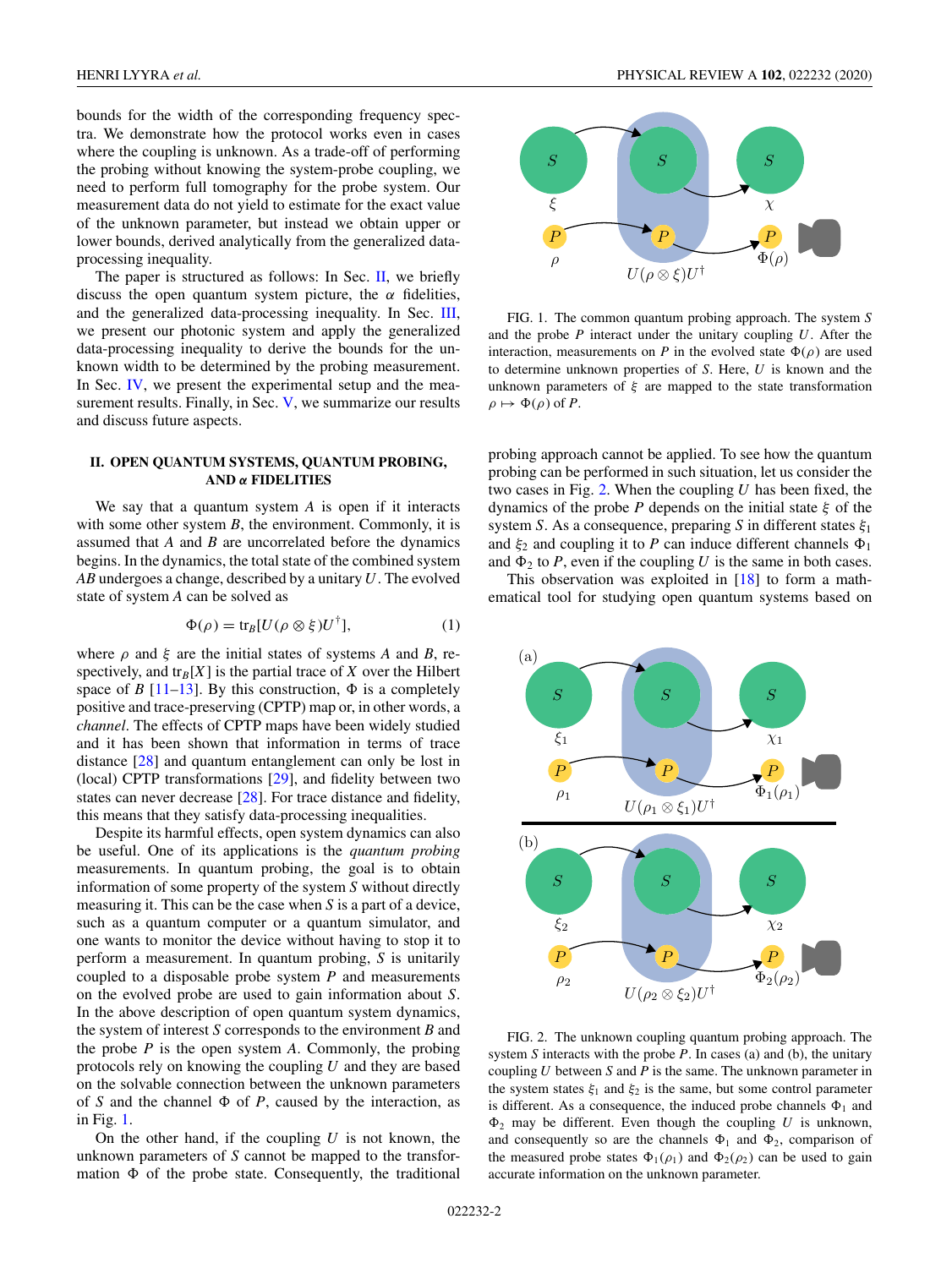the comparison between the initial environment states and the channels they induce. The α *fidelity of states* was defined for  $\alpha \in (0, 1)$  as [18]

$$
F_{\alpha}(\rho_1, \rho_2) := \text{tr}\Big[ \big( \rho_2^{\frac{1-\alpha}{2\alpha}} \rho_1 \, \rho_2^{\frac{1-\alpha}{2\alpha}} \big)^{\alpha} \Big]. \tag{2}
$$

In the special case  $\alpha = 1/2$ , we note that  $F_{1/2}$  is the commonly used fidelity of states.

Now, let us consider the  $\alpha$  fidelities in the context of Fig. 2. The unitary coupling *U* between *P* and *S* is fixed, but in Figs. 2(a) and 2(b), the initial states of *P* and *S* can be different. Thus, different choices of states  $\xi_1$  and  $\xi_2$  of *S* induce channels  $\Phi_1$  and  $\Phi_2$  to *P* in the interaction, respectively. In this open system picture, it was shown that the  $\alpha$  fidelities satisfy the following inequality:

$$
F_{\alpha}(\rho_1, \rho_2) F_{\alpha}(\xi_1, \xi_2) \leqslant F_{\alpha}(\Phi_1(\rho_1), \Phi_2(\rho_2)),\tag{3}
$$

for all  $\alpha \in [1/2, 1)$  [18]. It is worth noting that Eq. (3) does not explicitly depend on the coupling *U*, so it gives a fundamental bound for the relation of the channels  $\Phi_1$ and  $\Phi_2$  that two states  $\xi_1$  and  $\xi_2$  can induce. Conversely, it sets restrictions to the states  $\xi_1$  and  $\xi_2$  that can induce two given channels  $\Phi_1$  and  $\Phi_2$ . This property makes it useful for different applications. Equation (3) can also be interpreted as a generalization of the data-processing inequality  $F_{1/2}(\rho_1, \rho_2) \leq F_{1/2}(\Phi(\rho_1), \Phi(\rho_2))$  of the common fidelity function by adding the freedom of parameter for  $\alpha \in [1/2, 1)$ , giving us  $F_\alpha(\rho_1, \rho_2) \leq F_\alpha(\Phi(\rho_1), \Phi(\rho_2))$ , and even further to the case of different channels  $\Phi_1$  and  $\Phi_2$ , as in Eq. (3).

Interestingly, Eq. (3) allows us to construct quantum probing protocols with no knowledge of the coupling in the following way: Assume that *S* is prepared in the state  $\xi(x, y)$ and our task is to extract information of the value of parameter *x*, and *y* is some controllable parameter. The experimenter has control over the initial state of *P* and the parameter *y*. By preparing *P* in some known states  $\rho_1$  and  $\rho_2$ , and evolving them with the channels  $\Phi_1$  and  $\Phi_2$ , induced by states  $\xi(x, y_1)$ and  $\xi(x, y_2)$  of *S*, respectively, the experimenter obtains the values of  $F_\alpha(\rho_1, \rho_2)$  and  $F_\alpha(\Phi_1(\rho_1), \Phi_2(\rho_2))$ . When the *x* and *y* dependence of  $\xi(x, y)$  is known, different values of *x* can be numerically tested in  $F_\alpha$  ( $\xi$  (*x*,  $y_1$ ),  $\xi$  (*x*,  $y_2$ )). The values of  $x$  which cause violation of Eq.  $(3)$  are immediately known to be incorrect and bounds of the actual value of *x* can be obtained. In cases where  $F_\alpha(\xi(x, y_1), \xi(x, y_2))$  is bijective in terms of *x*, analytical bounds for the unknown *x* can be derived as functions of  $F_\alpha(\rho_1, \rho_2)$ ,  $F_\alpha(\Phi_1(\rho_1), \Phi_2(\rho_2))$ ,  $y_1$ , and  $y_2$ .

Next, we construct and analyze such a protocol by fixing the system and probe, and then we implement the probing protocol in an all-optical experiment.

#### **III. THE PHOTONIC SYSTEM AND PROBING**

Our system of interest is the frequency degree of freedom of a single photon. We assume that the central frequency  $\mu$ of Gaussian intensity distribution  $|g(\omega)|^2$  can be shifted in a controlled way. Instead, the standard deviation  $\sigma$  is unknown and our goal is to get information about it. The frequency states are given by

$$
\xi_k = \int |g_k(\omega)|^2 |\omega\rangle \langle \omega| d\omega, \tag{4}
$$



FIG. 3. Illustration of the frequency states  $\xi_1$  and  $\xi_2$ . The standard deviation  $\sigma$  is the same in both Gaussian distributions  $|g_1(\omega)|^2$ and  $|g_2(\omega)|^2$ , and it is the unknown parameter of our interest. In the probing protocol, we control the difference between central frequencies  $\Delta \mu = |\mu_2 - \mu_1|$ , and thus it is known.

where

$$
|g_k(\omega)|^2 = \frac{1}{\sqrt{2\pi\sigma^2}} e^{-\frac{(\omega-\mu_k)^2}{2\sigma^2}}, \ k \in \{1, 2\},\tag{5}
$$

σ is the unknown standard deviation, and μ*<sup>k</sup>* is the mean or central frequency of the Gaussian distribution  $|g_k(\omega)|^2$ , as illustrated in Fig. 3. Here,  $\omega$  are the frequency values with amplitudes  $g_k(\omega)$ .

Now, the  $\alpha$  fidelity between two frequency states becomes

$$
F_{\alpha}(\xi_1, \xi_2) = e^{-(1-\alpha)\alpha \frac{\Delta \mu^2}{2\sigma^2}}, \tag{6}
$$

where we have denoted  $\Delta \mu = |\mu_2 - \mu_1|$ . In the experiment,  $\Delta \mu$  is our known controllable parameter. We note that  $F_{\alpha}(\xi_1, \xi_2)$  is monotonically increasing in  $\sigma$  and  $\alpha$ , and monotonically decreasing in  $\Delta \mu$  when  $\alpha \in [1/2, 1)$ . In this optical setup, our probe is the polarization qubit of the photon.

Now, we consider what kinds of bounds can be derived from Eq. (3) for the three cases  $F_\alpha(\Phi_1(\rho_1), \Phi_2(\rho_2))$  <  $F_{\alpha}(\rho_1, \rho_2)$ ,  $F_{\alpha}(\Phi_1(\rho_1), \Phi_2(\rho_2)) = F_{\alpha}(\rho_1, \rho_2)$ , and  $F_{\alpha}(\Phi_1)$  $(\rho_1)$ ,  $\Phi_2(\rho_2)$ ) >  $F_\alpha(\rho_1, \rho_2)$ . First, assuming  $F_\alpha(\Phi_1(\rho_1))$ ,  $\Phi_2(\rho_2)$ ) <  $F_\alpha(\rho_1, \rho_2)$ ,  $\Delta \mu > 0$ , and using the initial system states of Eq.  $(4)$ , Eq.  $(3)$  yields to

$$
\sigma \leq B_1(\alpha) := \sqrt{\frac{\alpha(\alpha-1)\Delta\mu^2}{2\ln[F_\alpha(\Phi_1(\rho_1), \Phi_2(\rho_2))/F_\alpha(\rho_1, \rho_2)]}}.
$$
\n(7)

Thus, measuring  $\Phi_1(\rho_1)$  and  $\Phi_2(\rho_2)$  results directly to an  $\alpha$  parametrized family of upper bounds for the unknown standard deviation  $\sigma$ . We note that in our case,  $F_{\alpha}(\xi_1, \xi_2) = F_{\alpha}(\xi_2, \xi_1)$ , but generally  $F_{\alpha}$  is not symmetric with respect to the inputs, namely,  $F_\alpha(\Phi_1(\rho_1), \Phi_2(\rho_2)) \neq$  $F_\alpha$  ( $\Phi_2$ ( $\rho_2$ ),  $\Phi_1$ ( $\rho_1$ )) and  $F_\alpha$ ( $\rho_1$ ,  $\rho_2$ )  $\neq F_\alpha$ ( $\rho_2$ ,  $\rho_1$ ). As a consequence, the same measurement data give us an additional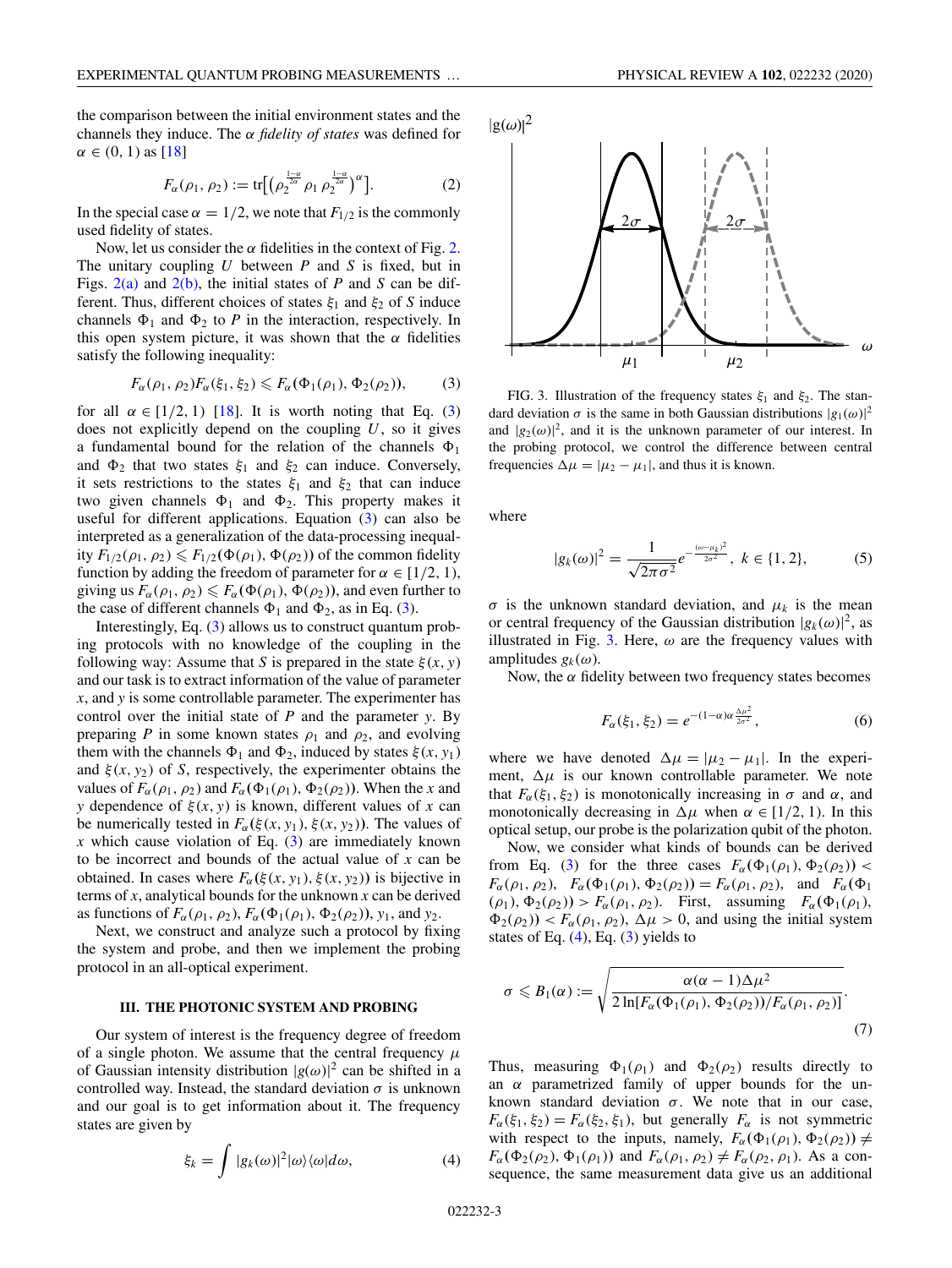

FIG. 4. The experimental setup. The photon source (PS) produces a pair of photons. The signal photons' polarization state is prepared at PS to  $|+\rangle\langle+|$  by passing it through a polarizer fixed to 45 degree angle with respect to the  $\leftrightarrow$  axis. The idler photon is detected with the single-photon detector  $D_0$ , which triggers the coincidence counting electronics (CC) to wait for the signal photon to arrive at detector  $D_1$ . After PS, the central frequency  $\mu$  of the signal photon can be adjusted by tilting the interference filter (IF). After the state preparation, the signal photon goes to the probing measurement stage. First, frequency (the system) is coupled with polarization (the probe) when the photon goes through quartz plates (QP). After the interaction, the evolved state  $\Phi(\rho)$  of the polarization qubit (probe) is determined by performing a tomographic measurement with a combination of a half-wave plate (HWP), quarter-wave plate (QWP), and a polarizing beam splitter (PBS).

family of bounds:

$$
\sigma \leq B_2(\alpha) := \sqrt{\frac{\alpha(\alpha-1)\Delta\mu^2}{2\ln[F_\alpha(\Phi_2(\rho_2), \Phi_1(\rho_1))/F_\alpha(\rho_2, \rho_1)]}}.
$$
\n(8)

On the other hand, if  $F_\alpha(\Phi_1(\rho_1), \Phi_2(\rho_2)) = F_\alpha(\rho_1, \rho_2)$  or  $\Delta \mu = 0$ , the initial system states of Eq. (4) in Eq. (3) lead to the trivial condition  $\sigma \geq 0$ . Lastly, assuming  $F_\alpha(\rho_1, \rho_2)$  $F_{\alpha}(\Phi_1(\rho_1), \Phi_2(\rho_2))$ ,  $\Delta \mu > 0$ , and using the initial system states of Eq.  $(4)$  in Eq.  $(3)$  gives us

$$
\sigma^2 \geqslant \frac{\alpha(\alpha-1)\Delta\mu^2}{2\ln[F_\alpha(\Phi_1(\rho_1), \Phi_2(\rho_2))/F_\alpha(\rho_1, \rho_2)]}
$$
(9)

and

$$
\sigma^2 \geqslant \frac{\alpha(\alpha-1)\Delta\mu^2}{2\ln[F_\alpha(\Phi_2(\rho_2), \Phi_1(\rho_1))/F_\alpha(\rho_2, \rho_1)]},\qquad(10)
$$

as above. With the above assumptions, the right-hand side in Eqs. (9) and (10) is genuinely negative. Thus, if  $F_\alpha(\rho_1, \rho_2)$  <  $F_{\alpha}(\Phi_1(\rho_1), \Phi_2(\rho_2))$ , the probing protocol does not give us any relevant information. This observation suggests that in order to guarantee relevant information, one should maximize  $F_{\alpha}(\rho_1, \rho_2)$  by choosing  $\rho_1 = \rho_2 = \rho$ , as there is very little control over  $F_\alpha(\Phi_1(\rho_1), \Phi_2(\rho_2))$  in the case of unknown coupling *U*.

We note here that due to the similar role of  $\sigma$  and  $\Delta \mu$  in Eq. (6), our probing protocol can be used to get bounds for unknown frequency shift  $\Delta \mu$  if  $\sigma$  is known instead. In this case, the same measurement data could be used and lower bounds for  $\Delta \mu$  would be determined as

$$
\Delta \mu \geqslant \sqrt{\frac{2\sigma^2 \ln[F_\alpha(\Phi_1(\rho_1), \Phi_2(\rho_2))/F_\alpha(\rho_1, \rho_2)]}{\alpha(\alpha - 1)}}, \quad (11)
$$

$$
\Delta \mu \geqslant \sqrt{\frac{2\sigma^2 \ln[F_\alpha(\Phi_2(\rho_2), \Phi_1(\rho_1))/F_\alpha(\rho_2, \rho_1)]}{\alpha(\alpha - 1)}}, \quad (12)
$$

when  $F_\alpha(\Phi_1(\rho_1), \Phi_2(\rho_2)) < F_\alpha(\rho_1, \rho_2)$  and  $F_\alpha(\Phi_2(\rho_2))$ ,  $\Phi_1(\rho_1)$  <  $F_\alpha(\rho_2, \rho_1)$ , respectively. Similarly, if both  $\Delta \mu$  and  $\sigma$  were unknown, we could get lower bounds for their ratio  $\Delta \mu / \sigma$ .

The above analysis was performed for the full generality of the  $\alpha$  fidelities, but the same would also hold for the common fidelity of quantum states, obtained by choosing  $\alpha = 1/2$ . As suggested by the theoretical results in [18], freedom to choose  $\alpha$  can lead to improved precision in probing protocols, so here we exploit the whole range  $\alpha \in [1/2, 1)$  to get as tight bounds as possible.

Next, we implement the two frequency states with  $\Delta \mu$  > 0 and experimentally determine the values of  $F_\alpha(\rho_1, \rho_2)$ , *F<sub>α</sub>*( $\rho_2$ , $\rho_1$ ), *F<sub>α</sub>*( $\Phi_1(\rho_1)$ ,  $\Phi_2(\rho_2)$ ), and *F<sub>α</sub>*( $\Phi_2(\rho_2)$ ,  $\Phi_1(\rho_1)$ ) to get upper bounds for  $\sigma$  with our probing protocol.

#### **IV. THE EXPERIMENT**

In Fig. 4, we present the experimental setup. The photon source (PS) is a type-I beta-barium borate crystal, which is pumped with a tightly focused continuous-wave laser of the wavelength 405 nm. The crystal randomly produces a pair of photons through the spontaneous parametric down-conversion process in a wide spectrum around 810 nm. At PS, the *signal photons'* polarization is prepared to an initial probe state  $\rho$ by passing it through a polarizer rotated to a fixed angle with respect to the  $\leftrightarrow$  plane. Here,  $\updownarrow$  and  $\leftrightarrow$  correspond to vertical and horizontal polarizations, respectively. The *idler photon* in the upper branch is registered by the single-photon detector  $D_0$ , which triggers the coincidence counting electronics (CC) to monitor the single-photon detector  $D_1$  for data collection of the signal photon in the lower branch.

The signal photon first goes through the interference filter (IF). Tilting the IF changes its transmission bandwidth and, as a consequence, the central frequency  $\mu$  of the Gaussian frequency distribution, while keeping its standard deviation  $\sigma$ as it was. This controlled transformation allows us to change the initial frequency state  $\xi$  into  $\xi_1$  and  $\xi_2$ , and thus choose  $\Delta \mu$ , which needs to be nonzero for our protocol to work.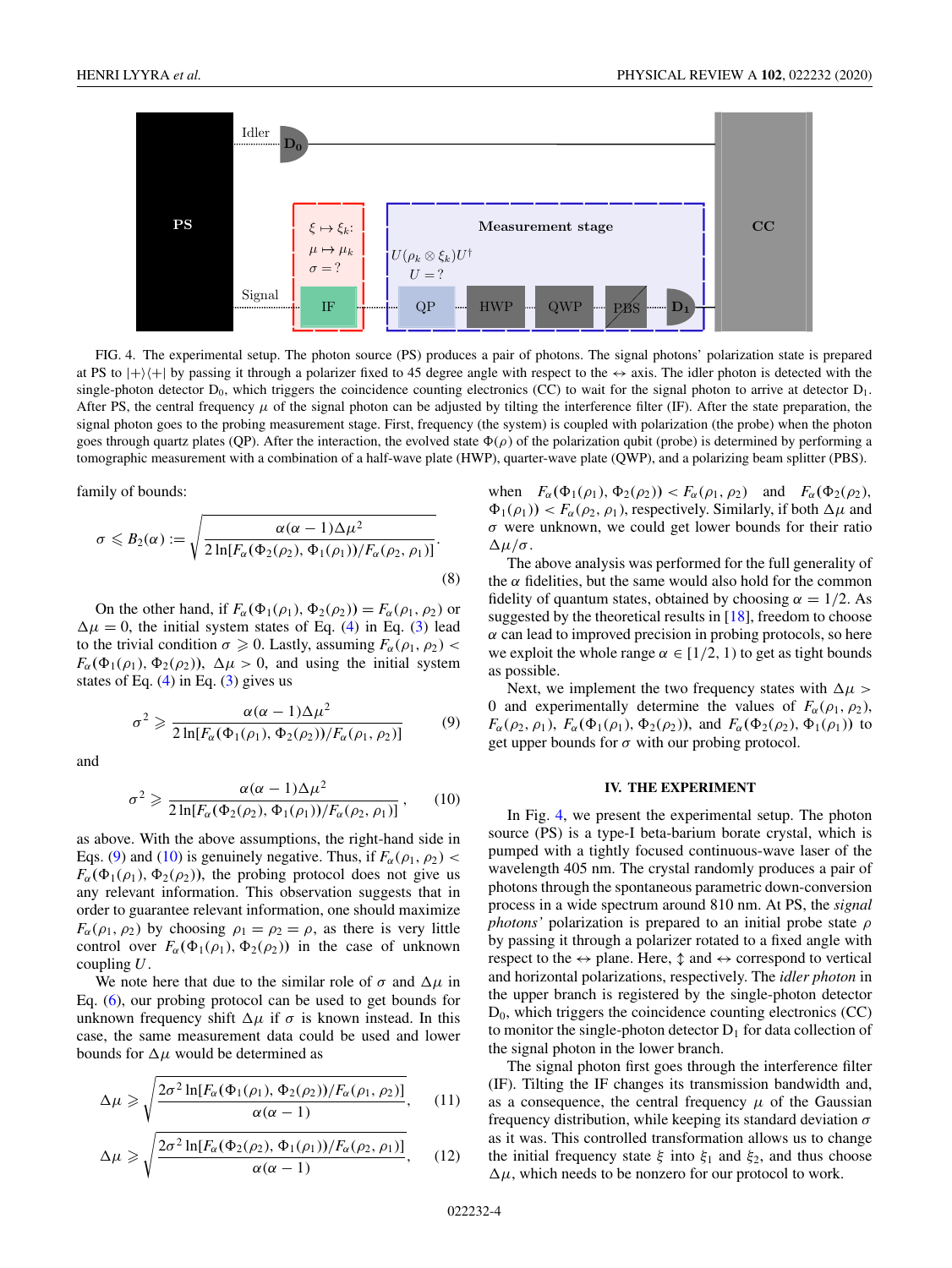

FIG. 5. The experimentally determined upper bounds of the unknown parameter  $\sigma$ . Here, the coupling is a 5 mm quartz plate. The panel on the left-hand side illustrates the upper bounds of the unknown  $\sigma$ . We see that as  $\alpha$  approaches 1, this measurement gives the tighter upper bound  $B_2$  as  $1.82 \times \sigma$ , where the actual standard deviation is  $\sigma = 5.68 \times 10^{11}$  Hz. The panel on the right-hand side presents the fractions  $F_\alpha(\Phi_1(\rho_1), \Phi_2(\rho_2))/F_\alpha(\rho_1, \rho_2)$  and  $F_\alpha(\Phi_2(\rho_2), \Phi_1(\rho_1))/F_\alpha(\rho_2, \rho_1)$ , corresponding to the bounds in the left panel. We see that in both cases, the fraction is less than one for  $\alpha \in [1/2, 1)$ , and thus the use of the bounds  $B_1(\alpha)$  and  $B_2(\alpha)$  is justified.

The probing measurement is performed at the measurement stage. First the system (frequency) and the probe (polarization) are coupled as the signal photon goes through birefringent quartz plates (QP). This causes the channels  $\Phi_1$ and  $\Phi_2$ , which change the polarization states  $\rho_1$  and  $\rho_2$ , respectively.<sup>1</sup> After the QP, the signal photon passes through a combination of a half-wave plate (HWP), a quarter-wave plate (QWP), and a polarizing beam splitter (PBS). Rotating the QWP and the HWP changes the measurement basis of the PBS, and allows for full state tomography of the polarization states  $\Phi_1(\rho_1)$  and  $\Phi_2(\rho_2)$ . For each measurement basis, we used 60 s integration time.

Measurement of how channels  $\Phi_1$  and  $\Phi_2$  change some initial probe states can give insight on how the optimal initial probe states should be chosen: In our case, polarization tomography after interaction with frequency shows that the diagonal terms in the  $\{\leftrightarrow, \updownarrow\}$  basis remain constant and there is decay and rotation of the complex phase in the off-diagonal terms when the quartz plates in the experimental setup are fixed in the same orientation. This suggests a dephasingtype dynamics for the probe, for which optimal initial states were shown to be  $\rho_1 = \rho_2 = |+\rangle\langle +|$ , where  $|+\rangle = \frac{1}{\sqrt{2}}$  $\frac{1}{2}(|\leftrightarrow\rangle +$  $|\updownarrow\rangle$ ) [18]. As a consequence, we choose to prepare our initial probe states close to

$$
\rho_1 = \rho_2 = \rho := |+\rangle\langle+|.\tag{13}
$$

The initial probe states in the experiment were determined to be

$$
\rho_1 = \begin{pmatrix} 0.513 & 0.482 - 0.006i \\ 0.482 + 0.06i & 0.487 \end{pmatrix}, \qquad (14)
$$

$$
\rho_2 = \begin{pmatrix} 0.535 & 0.496 - 0.017i \\ 0.535 & 0.496 - 0.017i \end{pmatrix}
$$

$$
\rho_2 = \begin{pmatrix} 0.535 & 0.496 - 0.017i \\ 0.496 + 0.017i & 0.465 \end{pmatrix}, \qquad (15)
$$

where we have used the matrix representation  $\ket{\leftrightarrow} = (1, 0)^T$ and  $|\hat{\psi}\rangle = (0, 1)^T$ . We fixed the control parameter as  $\Delta \mu =$  $7.95 \times 10^{11}$  Hz (in wavelength  $\Delta \lambda = 1.73$  nm). We used multiple different thicknesses of quartz plates and their combinations, corresponding to different system-probe couplings *U*. As an example, in the case of a 5 mm quartz plate as the coupling, the corresponding evolved probe states were

$$
\Phi_1(\rho_1) = \begin{pmatrix} 0.51 & 0.435 + 0.073i \\ 0.435 - 0.073i & 0.49 \end{pmatrix}, \qquad (16)
$$

$$
\Phi_2(\rho_2) = \begin{pmatrix} 0.509 & 0.257 + 0.329i \\ 0.257 - 0.329i & 0.491 \end{pmatrix}.
$$
 (17)

In Fig. 5, we plot the upper bounds of Eqs.  $(7)$  and  $(8)$ for the unknown  $\sigma$  as a function of the parameter  $\alpha$ . The upper bounds are given in units of the actual value of standard deviation  $\sigma = 5.68 \times 10^{11}$  Hz (about 1.24 nm in wavelength). We note that the freedom to choose  $\alpha$  leads to significantly tighter bounds: increasing  $\alpha$  towards  $\alpha = 1$  tightens the upper bound significantly, from  $\tilde{\sigma} \leqslant 2.22\sigma$  to  $\tilde{\sigma} \leqslant 1.82\sigma$ . In this case, it is clear that the lack of input symmetry in  $F_\alpha$  leads to two different bounds  $B_1(\alpha)$  and  $B_2(\alpha)$ , and  $B_2(\alpha)$  leads to a tighter upper bound.

The protocol was repeated for multiple other couplings, implemented with different thicknesses *x* of quartz plate combinations rotated in different orientations. The results are summarized in Fig. 6. Here, the thicknesses *x* are listed for completeness, but knowledge of the QP thickness—as any other properties of the coupling—is irrelevant for our protocol. For each coupling, the validity of the bounds was checked and the tightest bound was determined by comparing  $B_1(\alpha)$  and  $B_2(\alpha)$  for different values of  $\alpha$ , as explained for the example case of 5 mm quartz plate in Fig. 5.

In Fig. 6, the blue crosses are the tightest upper bounds determined with the quartz plate combinations of different thickness *x* with the optical axes in the same direction. The solid blue line is the corresponding theoretical prediction, plotted by using the solution of polarization dynamics in [19]. We note that first the bounds become tighter as the thickness increases, but after 7 mm, the bounds become less and less tight. This tells us that from 2 to 7 mm, the evolved probe states

<sup>&</sup>lt;sup>1</sup>We emphasize that even though the dynamics induced by a QP coupling is well known once its optical axis is fixed, any assumption on the coupling or the channels is not used to derive our protocol and it would work similarly for any other coupling, as illustrated later by fixing randomly rotated orientations to each QP in combinations.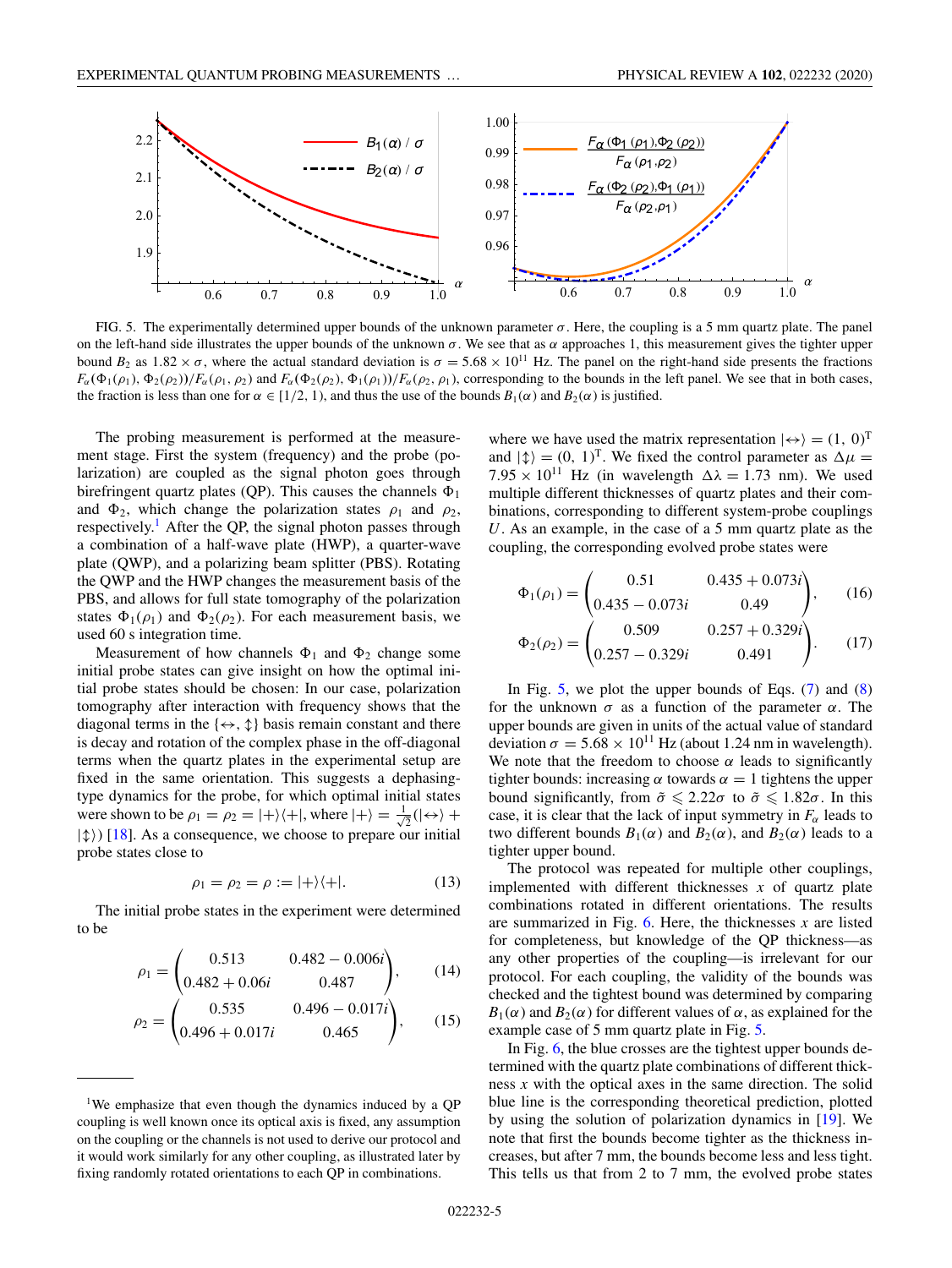

FIG. 6. The experimentally determined tightest upper bounds of the unknown parameter  $\sigma$  for different couplings *U* (color online). The *x* axis is the used quartz plate combination thickness, corresponding to different couplings and  $B<sub>inf</sub>$  is the smallest value of the functions  $B_1(\alpha)$  and  $B_2(\alpha)$  for the optimal value of  $\alpha$ , in units of the actual  $\sigma$ . The blue crosses correspond to measurements where all quartz plates are aligned in the same direction and the blue line is the corresponding theoretical prediction for the measured upper bound as a function of the QP thickness. The slanted red crosses correspond to measurements where the orientation of each quartz plate was fixed by rotating it in a randomly chosen angle. The slanted red cross at 7 mm corresponds to a combination of 2 and 5 mm quartz plates, the slanted red cross at 15 mm corresponds to a combination of 5 and 10 mm quartz plates, and the slanted red cross at 17 mm corresponds to a combination of 2, 5, and 10 mm quartz plates, all rotated in randomly picked and unknown angles. The error bars are due to the photon-counting statistics, and they are standard deviations of bound values calculated by the Monte Carlo method.

 $\Phi_1(\rho_1)$  and  $\Phi_2(\rho_2)$  become less and less similar to each other with respect to  $\alpha$  fidelity, decreasing  $F_{\alpha}(\Phi_1(\rho_1), \Phi_2(\rho_2))$  as the thickness  $x$  increases. After  $7 \text{ mm}$ , the bounds become less and less tight, which means that the evolved states  $\Phi_1(\rho_1)$  and  $\Phi_2(\rho_2)$  become more and more similar, increasing  $F_{\alpha}(\Phi_1(\rho_1), \Phi_2(\rho_2))$ . The measurement with coupling that corresponds to the 20 mm quartz plate combination is not shown in Fig. 6 because in that case, the evolved probe states became more similar than the initial states, and thus we got  $F_\alpha(\rho_1, \rho_2) < F_\alpha(\Phi_1(\rho_1), \Phi_2(\rho_2))$ , which meant that the measurement data do not give any nontrivial bounds.

The slanted red crosses in Fig. 6 are the tightest upper bounds determined with the quartz plate combinations of different thickness *x* with the optical axes fixed in randomly chosen and unknown directions, corresponding to truly unknown couplings. For these cases, the orientation of quartz plates in the combinations is set by choosing a random and fixed direction independently for each of the quartz plates. Then, state tomography is performed for the evolved polarization states after interaction with the frequency in the QP combination. We note that in the case of  $x = 7$  mm, the coupling with randomly fixed QP orientations leads to a slightly less tight bound than in the case of the fixed orientation. On the other hand, when  $x = 15$  mm, the bounds given by the randomly oriented quartz plates give a significantly tighter bound than the same combination with all the plates set in the same orientation. This case is the tightest bound that we achieved in all of the measurements. Thus, with our protocol, modifications of the system-probe coupling can be used to tighten the obtained bounds even if the effect of the modification in the resulting probe dynamics cannot be analyzed.

In [30], it was shown that the quantum Rényi divergences are continuous functions with respect to their argument states. As the  $\alpha$  fidelities are continuous functions of the Rényi divergences, the  $\alpha$  fidelities are also continuous, and thus small deviations in the tomography are not critical for the determined  $\alpha$ -fidelity values. To experimentally test the sensitivity of our protocol with respect to the precision of probe tomography, we performed initial probe state tomography again by using only 10 s integration time for each basis. The smaller sample size changed the resulting states only slightly, and the average difference between the bounds obtained from 60 and 10 s tomography was 4.19% of the bound with 60 s tomography. This serves as experimental evidence for the robustness of our approach.

As illustrated by Eq.  $(7)$ , Eq.  $(8)$ , and our experimental data, this approach can give only analytically derived bounds for the unknown parameter to be determined and not its actual value. This is a trade-off of allowing the measurement protocol to function with no knowledge of the coupling *U* which the probing is based on.

#### **V. CONCLUSIONS AND OUTLOOK**

In this paper, we presented an experimental realization of a quantum probing protocol that works with unknown system-probe coupling. Our system of interest was the frequency of a photon and the unknown parameter of interest was the standard deviation of its Gaussian spectrum. The frequency spectrum was realized in two Gaussian distributions with different means and each of them was coupled to their corresponding polarization probes. Comparison of the evolved polarization states was applied in the generalized data-processing inequality, which gave us analytically derived upper bounds for the standard deviation as functions of the measured probe states.

We repeated the measurement for multiple system-probe couplings, implemented with quartz plate combinations of different thicknesses. To emphasize how our protocol does not rely on any knowledge of the coupling, we performed it by also using combinations of quartz plates whose orientations were fixed in randomly chosen and unknown angles. The experimentally determined standard-deviation upper bounds showed that there was no benefit of knowing the quartz plate orientations and, actually, the tightest upper bound for the unknown parameter was obtained with an unknown coupling. These experiments pave the way for different kinds of measurement protocols that do not rely on high-precision implementation and control of some desired coupling or knowledge of the coupling scheme at all. On a more foundational level, these results broaden the understanding of the limitations and possibilities of measurements more generally.

In this work, we have performed full tomography for both evolved probe systems. For qubit systems, tomography is fast in many cases, but for higher-dimensional systems, the number of parameters to be determined increases quadratically as a function of the dimension. As our probing protocol requires only the values of  $\alpha$  fidelities, the natural question arises: is it necessary to perform full tomography for both probes?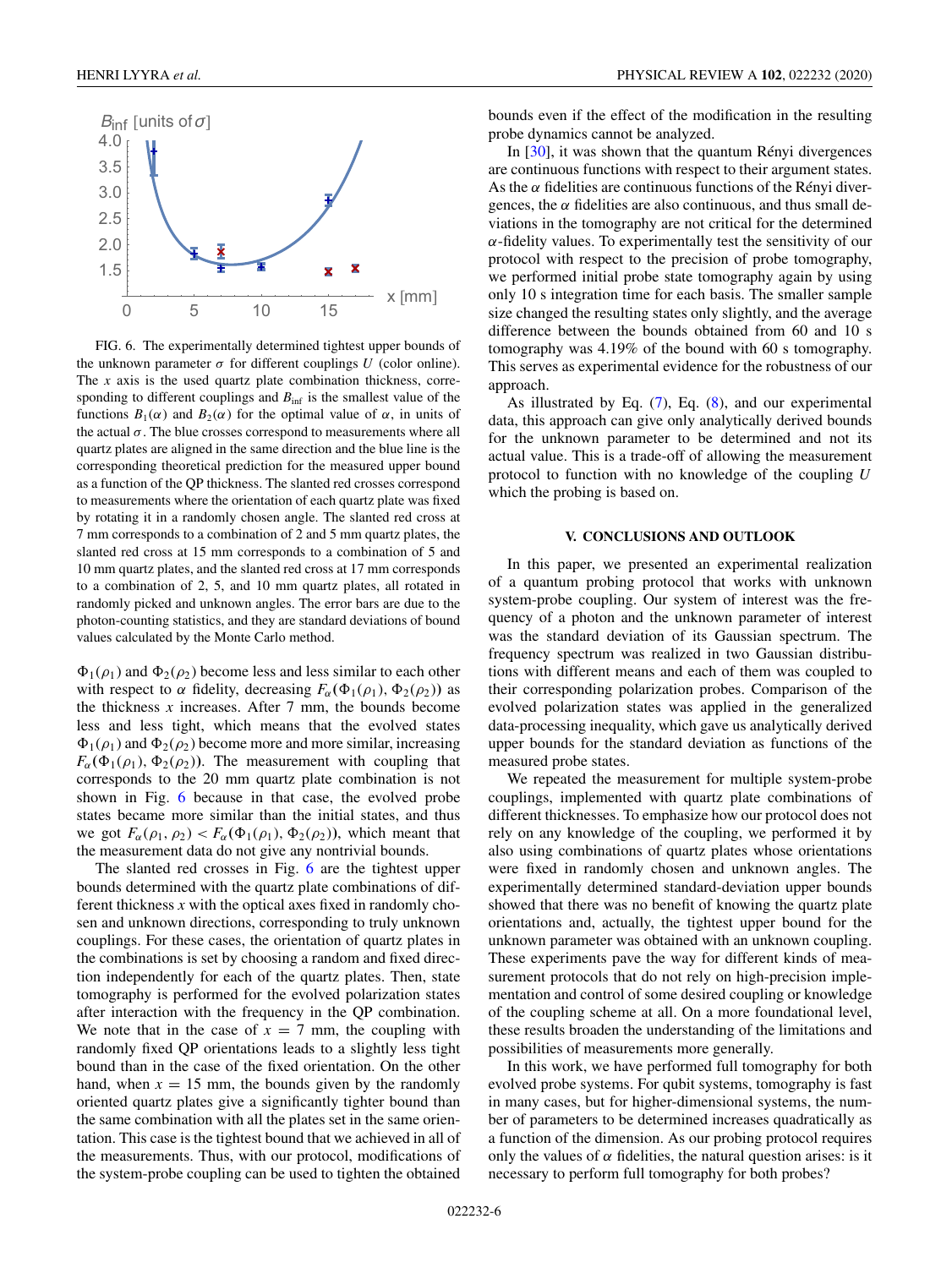If tomography of the first measured probe system shows that its density matrix has full rank, then full tomography of the other probe system is necessary. This is a consequence of a result in [31], which states that the fidelity  $F_{1/2}(\sigma, \xi)$ between a known fixed reference state  $\sigma$  and an entirely unknown state  $\xi$  can be estimated without full tomography if and only if  $\sigma$  does not have full rank. This result is easily generalized to  $\alpha$  fidelities. Thus, if tomography is done first for one of the evolved probes and its density matrix is not full rank, the  $\alpha$  fidelity can be measured without full tomography of the second probe. The mathematical tools for constructing such measurements have been introduced in [31] and experimentally implemented to fidelity of two-photon polarization states in [32]. This demonstrates that estimating  $\alpha$  fidelities for our probing purposes can be performed more efficiently, especially in the case of higher-dimensional polarization probes. Furthermore, if the first evolved probe state is determined to be pure, namely,  $\Phi_1(\rho_1) = |\phi\rangle\langle\phi|$ , then full tomography for the other evolved probe state is not necessary. In this case, we have  $F_\alpha(\Phi_1(\rho_1), \Phi_2(\rho_2)) = [\langle \phi | \Phi_2(\rho_2) | \phi \rangle]^\alpha$ , where  $\langle \phi | \Phi_2(\rho_2) | \phi \rangle$  is the probability of outcome  $|\phi\rangle \langle \phi|$  in the binary projective measurement  $\{|\phi\rangle\langle\phi|, 1 - |\phi\rangle\langle\phi|\}.$ 

Also, *a priori* information about the channels can be exploited: If some matrix elements are known to remain invariant in channel  $\Phi_1$  and/or  $\Phi_2$ , it suffices to measure only the matrix elements that change. In our case, the diagonal elements remain almost unchanged and thus the number of projective measurement bases could be reduced from 3 to 2, but for higher-dimensional probe systems, the improvement could be more significant.

- [1] C. H. Bennett, G. Brassard, and N. D. Mermin, *Phys. Rev. Lett.* **68**, 557 (1992).
- [2] C. A. Fuchs and A. Peres, Phys. Rev. A **53**, 2038 (1996).
- [3] L. Maccone, Phys. Rev. A **73**, 042307 (2006).
- [4] C. Guerlin, J. Bernu, S. Deléglise, C. Sayrin, S. Gleyzes, S. Kuhr, M. Brune, J.-M. Raimond, and S. Haroche, Nature (London) **448**, 889 (2007).
- [5] M. Raha, S. Chen, C. M. Phenicie, S. Ourari, A. M. Dibos, and J. D. Thompson, Nat. Commun. **11**, 1605 (2020).
- [6] M. Bruderer and D. Jaksch, New J. Phys. **8**, 87 (2006).
- [7] P. Haikka, S. McEndoo, and S. Maniscalco, Phys. Rev. A **87**, 012127 (2013).
- [8] R. Dorner, S. R. Clark, L. Heaney, R. Fazio, J. Goold, and V. Vedral, Phys. Rev. Lett. **110**, 230601 (2013).
- [9] D. Tamascelli, C. Benedetti, S. Olivares, and M. G. A. Paris, Phys. Rev. A **94**, 042129 (2016).
- [10] A. Abdelrahman, O. Khosravani, M. Gessner, A. Buchleitner, H.-P. Breuer, D. Gorman, R. Masuda, T. Pruttivarasin, M. Ramm, P. Schindler, and H. Häffner, Nat. Commun. **8**, 15712 (2017).
- [11] H.-P. Breuer and F. Petruccione, *The Theory of Open Quantum Systems* (Oxford University, Oxford, 2007).
- [12] Á. Rivas and S. F. Huelga, *Open Quantum Systems: An Introduction* (Springer, Heidelberg, 2012).
- [13] S. Banerjee, *Open Quantum Systems: Dynamics of Nonclassical Evolution* (Springer, Singapore, 2018).

In the polarization-frequency model, the transition from Markovian to non-Markovian polarization dynamics has been detected experimentally [19]. In that case, the relation of the heights of two Gaussian peaks in a double-peaked frequency spectrum controlled the transition when the widths and the distance of the Gaussians were fixed. With some modifications, our approach could be used to estimate the relative heights, and possibly to also deduce the Markovian or non-Markovian character of the dynamics. This would allow one to make accurate conclusions about the global properties of the polarization dynamics by performing measurements only at single unknown point in time.

#### **ACKNOWLEDGMENTS**

H.L. acknowledges the financial support from the University of Turku Graduate School (UTUGS) and the Laboratory of Quantum Optics of University of Turku and the useful discussions with Sina Hamedani Raja and Mikko Tukiainen. O.S. acknowledges the financial support from Magnus Ehrnrooth Foundation. S.B. thanks the Turku Centre for Quantum Physics, Department of Physics and Astronomy, University of Turku for their warm hospitality during his visit when this work was initiated. S.B. also acknowledges support from the Interdisciplinary Cyber Physical Systems (ICPS) programme of the Department of Science and Technology (DST), India, Grant No. DST/ICPS/QuST/Theme-1/2019/6. This work was financially supported by the Academy of Finland via the Centre of Excellence program (Project No. 312058).

- [14] K. Mølmer, Phys. Rev. Lett. **114**, 040401 (2015).
- [15] S.-H. Tan, B. I. Erkmen, V. Giovannetti, S. Guha, S. Lloyd, L. Maccone, S. Pirandola, and J. H. Shapiro, Phys. Rev. Lett. **101**, 253601 (2008).
- [16] M. M. Wilde, M. Tomamichel, S. Lloyd, and M. Berta, *Phys.* Rev. Lett. **119**, 120501 (2017).
- [17] S. Pirandola, B. R. Bardhan, T. Gehring, C. Weedbrook, and S. Lloyd, Nat. Photon. **12**, 724 (2018).
- [18] M. Tukiainen, H. Lyyra, G. Sarbicki, and S. Maniscalco, *Phys.* Rev. A **95**, 052102 (2017).
- [19] B.-H. Liu, L. Li, Y.-F. Huang, C.-F. Li, G.-C. Guo, E.-M. Laine, H.-P. Breuer, and J. Piilo, Nat. Phys. **7**, 931 (2011).
- [20] E.-M. Laine, H.-P. Breuer, J. Piilo, C.-F. Li, and G.-C. Guo, Phys. Rev. Lett. **108**, 210402 (2012).
- [21] A. Karlsson, H. Lyyra, E.-M. Laine, S. Maniscalco, and J. Piilo, Phys. Rev. A **93**, 032135 (2016).
- [22] B.-H. Liu, X.-M. Hu, Y.-F. Huang, C.-F. Li, G.-C. Guo, A. Karlsson, E.-M. Laine, S. Maniscalco, C. Macchiavello, and J. Piilo, Europhys. Lett. **114**, 10005 (2016).
- [23] S. H. Raja, G. Karpat, E.-M. Laine, S. Maniscalco, J. Piilo, C.-F. Li, and G.-C. Guo, Phys. Rev. A **96**, 013844 (2017).
- [24] Z.-D. Liu, H. Lyyra, Y.-N. Sun, B.-H. Liu, C.-F. Li, G.-C. Guo, S. Maniscalco, and J. Piilo, Nat. Commun. **9**, 3453 (2018).
- [25] S. Hamedani Raja, K. P. Athulya, A. Shaji, and J. Piilo, *Phys.* Rev. A **101**, 042127 (2020).
- [26] O. Siltanen, T. Kuusela, and J. Piilo, arXiv:2002.12684.